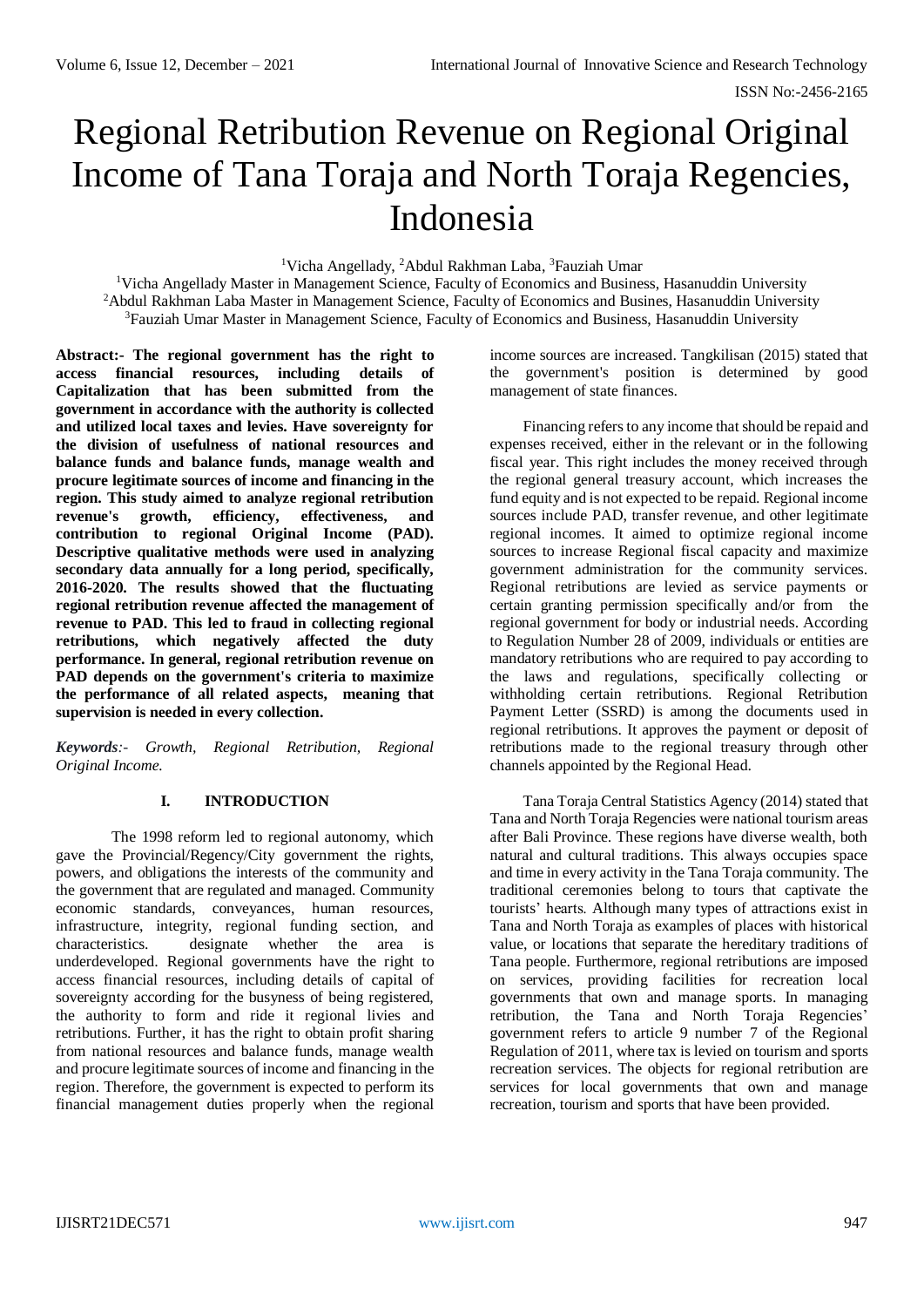



# **II. METHODS**

#### *A. Research Location and Time*

This study was conducted in Tana and North Toraja Regencies. The retribution for slaughterhouses, recreation, and sports were objects under study. A descriptive qualitative method was used to analyze the data.

#### *B. Data Types and Sources*

This study used annual time series secondary data in several periods 2016-2020. This data was obtained from several sources. Specifically, retribution data for these places found by two regencies' Regional Financial and Asset Management Agency. However, the Central Statistics Agency obtained PAD (Regional Original Income) data.

#### *C. Analysis Method*

A descriptive qualitative method was used to analyze the data. Noor (2011) stated that researchers used a process and understanding to investigate social phenomena and human problems. It described the object in a systematic, factual, and actual way, relating to facts, characteristics, and operational linkages with the problem under research (Herdiansyah, 2010). The data obtained in numbers and tables were then interpreted correctly.

### *D. Data Analysis*

The qualitative method was used in data analysis to understand the phenomena by collecting data and information. The results were obtained by analyzing revenue retribution for abattoirs, recreation, and sports to PAD (Regional Original Income). A document related to regional retribution was accessed to find out its revenue for PAD in Tana and North Toraja Regencies which identified similar problems. The supportive information supported the target data and the realization of the retribution in increasing PAD in regencies.

The data was collected through observation, interviews, and documentation. After observations and interviews, the data were processed, compared with existing documents, and transcribed to make a written report about the results.

The data was collected in this process, then their validity and reliability were tested. According to Sugiyono (2010), the validity test confirmed whether the reported data and actual situation were the same. However, the reliability test was conducted to determine the data's consistency and stability. This validity test in the qualitative study included data credibility (internal validity), transferability (external validity), interrelationship (reliability), and confirmation test (objectivity).

After data collection, a validity test was conducted, which included (Sugiono, 2010). After that, a written data report was made from interviews, documentation, observations, and as a group on these results. The data analysis was related to regional revenue retribution on PAD in the two regencies, which concluded from these results.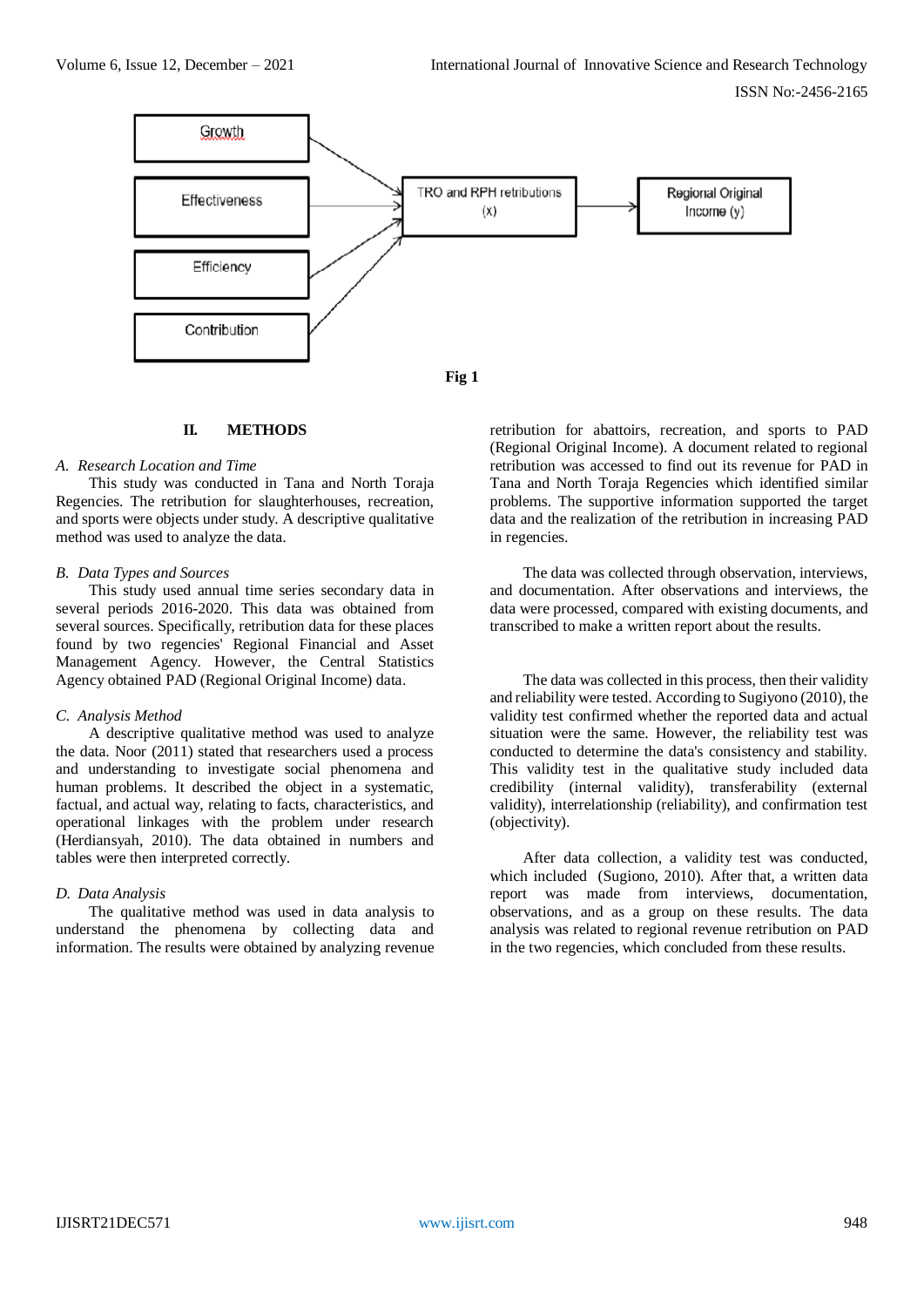# *A. Desciptive Analysis*

Table 1. Growth of Regional Original Income (PAD) of Tana Toraja and North Toraja Regencies in 2016-2020

**III. RESULTS**

| Xear         | Tana Toraja                           |                                       |        | North Toraja               |                            |        |
|--------------|---------------------------------------|---------------------------------------|--------|----------------------------|----------------------------|--------|
|              | Buged                                 | <b>Realization</b>                    | $\%$   | Budged                     | Realization                | $\%$   |
| 2016         | 93.231.215.000,00                     | 101.993.901.924,06                    | 109,4% | 44.045.099.325.00          | 34.896.616.655,55          | 79,23% |
| 2017         |                                       | 150.563.647.813,00 140.418.241.243,93 | 93,26% | 156.508.990.500,00         | 44.165.976.209.12          | 28,22% |
| 2018         | 184.700.000.000,00 106.108.442.618,94 |                                       | 57,45% | 58.220.028.100.00          | 41.975.878.751.30          | 72,10% |
| 2019         | 187.752.107.000,00 119.464.168.341.55 |                                       | 63.63% | 56.220.028.100,00          | 51.882.966.518,99          | 92,29% |
| 2020         |                                       | 125.559.974.000,00 110.936.063.512.19 | 88,35% | 77.433.903.735.00          | 55.672.229.593.93          | 72,00% |
| <b>Total</b> | 741.806.943.813,00 578.920.817.640,67 |                                       |        | 412,09% 235.919.059.260,00 | 228.593.667.729,89 343,84% |        |

Source: BAPENDA, 2020

Table 1 explains the growth of Regional Original Income (PAD), where the authority increases its income by directing regional financial policies. The results of the two regencies showed that the growth of Tana Toraja is relatively larger or its management is better and has more income objects than North Toraja.

| <b>Year</b> | Tana Toraja                           |                    |                        | North Toraja                          |                   |                        |
|-------------|---------------------------------------|--------------------|------------------------|---------------------------------------|-------------------|------------------------|
|             | Realization (Regional<br>Retribution) | Total<br>(PAD)     | Contribution<br>$(\%)$ | Realization (Regional<br>Retribution) | Total<br>(PAD)    | Contribution<br>$(\%)$ |
| 2016        | 5.619.200.900,00                      | 101.993.901.924,06 | 5.51%                  | 7.446.871.551,00                      | 34.896.616.655,55 | 2.13%                  |
| 2017        | 8.146.401.492,00                      | 140.418.241.243,93 | 5,80%                  | 9.417.800.962,50                      | 44.165.976.209,12 | 2,13%                  |
| 2018        | 10.418.281.371,00                     | 106.108.442.618,94 | 9.82%                  | 14.106.452.735,50                     | 41.975.878.751,30 | 3,36%                  |
| 2019        | 12.803.711.427,00                     | 119.464.168.341,55 | 10,72%                 | 16.632.524.812,00                     | 51.882.966.518,99 | 3,20%                  |
| 2020        | 7.163.530.253,75                      | 110.936.063.512,19 | 6,46%                  | 13.990.053.435,00                     | 55.672.229.593,93 | 2,51%                  |

Table 2. Contribution of Regional Retribution Revenue to Regional Original Income (PAD) of Tana Toraja and North Toraja Regencies 2016-2020

Source: BAPENDA, 2020

Table 2 shows the contribution of regional retribution to PAD which indicates a decline in the two regencies. It was caused by various factors, including increased targets, the realization of Regional Original Income, fluctuations or decreases, and annual increases in different sources of income.

|             | North Toraja            |                              |                   | Tana Toraja             |                                     |                   |
|-------------|-------------------------|------------------------------|-------------------|-------------------------|-------------------------------------|-------------------|
| <b>Xeat</b> | Target<br>(IDR billion) | Realization<br>(IDR billion) | Percentage<br>(%) | Target<br>(IDR billion) | <b>Realization</b><br>(IDR billion) | Percentage<br>(%) |
| 2015        | 39,20                   | 33,81                        | 86,24             | 69,46                   | 79.20                               | 114,02            |
| 2016        | 44,05                   | 34,90                        | 79,23             | 93,23                   | 101.99                              | 109.40            |
| 2017        | 66,51                   | 44,17                        | 66,41             | 150,56                  | 141,78                              | 94,17             |
| 2018        | 58,22                   | 41,98                        | 72,10             | 184,70                  | 106,11                              | 57,45             |
| 2019        | 56,22                   | 51,86                        | 92,26             | 187,75                  | 119,46                              | 63,63             |
| · Bahasa    | 52.84                   | 41,344                       | 79,248            | 137,14                  | 109,708                             | 87,734            |

**Table 3. Target and Realization of Regional Original Income (PAD) of North Toraja and Tana Toraja Regencies in 2010-2019 Source: BAPENDA, 2020**

Table 3 shows the target and realization of PAD, which strives to achieve the set goals. As a result, the increase in its management can be maximized and achieve optimal realization targets every year. In this regard, Tana was higher than North Toraja Regency.

# **IV. DISCUSSION**

About Local Government (Number 32 of 2004) and On Financial Balance between Central and Local Government (Number 33 of 2004) require regional governments to implement decentralization and spur economic growth. This is to improve people's welfare since this implementation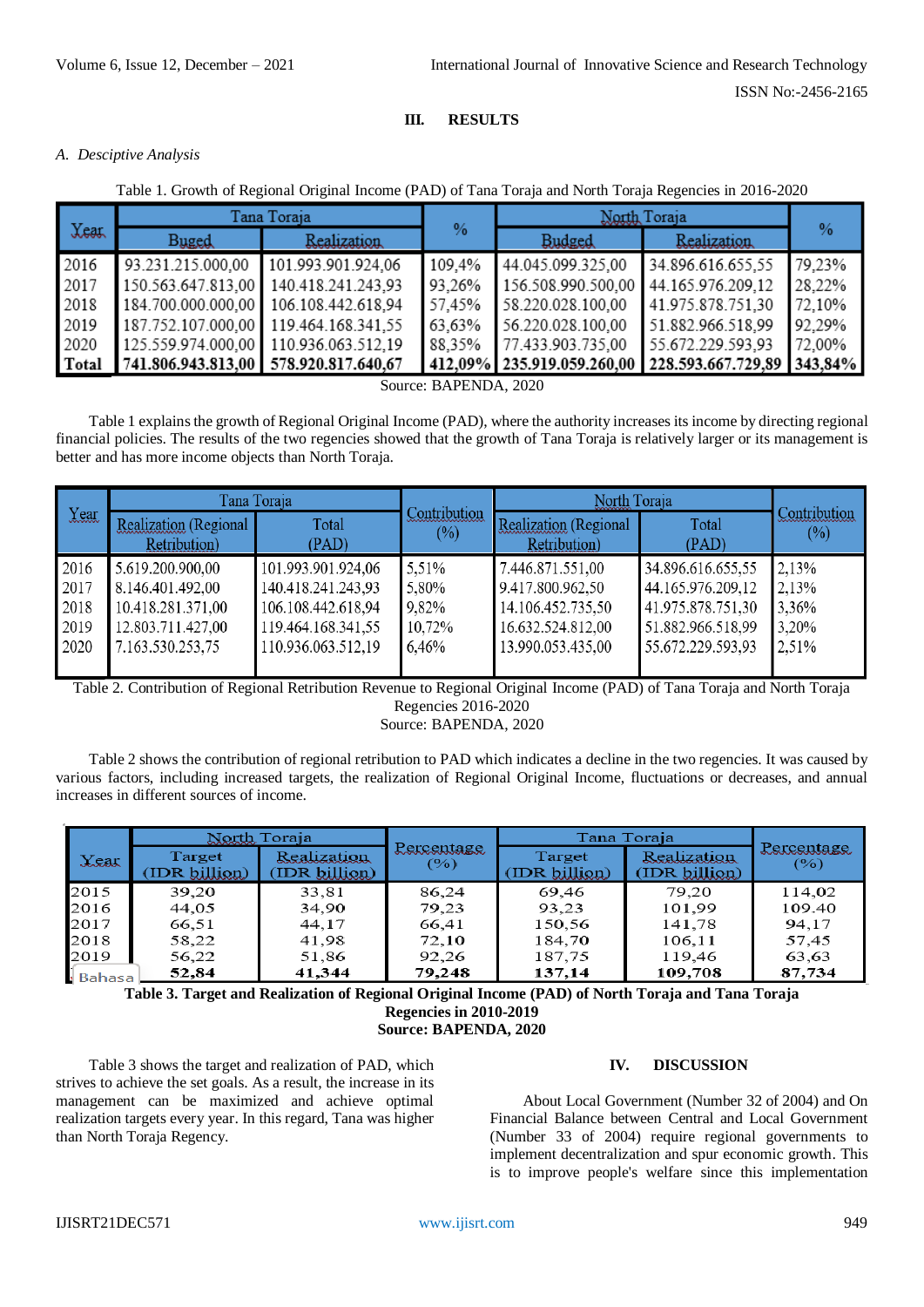improves public services and promotes the regional economy. The average growth revenue retribution for abattoirs, recreation, and sports places in the two regencies fluctuates and is not optimal for PAD. This results from improper supervision in collecting the retribution and even some fraud during direct collection in the field. Therefore, the government should follow procedures to increase annual revenue for the two regencies.

The total contribution from the two retributions tends to fluctuate. David (2017) showed from the previous studies that the revenue potential was not optimal because the actual income was below its potential, ranging far from PAD. In this regard, the North has a larger contribution than Tana Toraja, however, the efforts of the Tana government are more optimal and promote the potential of regional income. Moreover, even though North Toraja is a division of Tana, it can effectively manage its retributions.

Githa (2020) stated that the efficiency of regional retribution is calculated based on the percentage comparison of the collection cost with its realization. In relation, the regional retribution realization cost is 5%. However, not all of them can be subject to collection costs, but only those whose effectiveness ratio is more than 100%. The efficiency ratio of regional retribution compares the number earn income from expenses incurred and the existence. On average, the efficiency of retribution for recreation and sport places in these regencies is 163%. This is included in the inefficient and 67.65% efficient category. The average revenue from recreation and sport places in the North is greater than Tana Toraja. Contrastingly, slaughterhouses in Tana and North Toraja are 132.38% and 119.63%, respectively, which is included in the inefficient category. This implies that the cost of retribution revenue from slaughterhouses, recreation, and sport places more efficient when matched in Tana Toraja Regency.

The average effectiveness of retribution revenue for recreation and sport places in Tana and North Toraja is 68.57% in the less effective and 122.34% in the very effective category.

Performance and financial assessment of the whiteness of the minister of home affairs number 690,900,327 of 1996 is the basis for measuring effectiveness (see Fazilah, 2002). The average retribution for slaughterhouses in Tana and North Toraja is 90.33% in the effective and 87.77% in the moderately effective category. This shows that the retribution revenue from these places in Tana is more effective than North Toraja Regency.

# **V. CONCLUSIONS AND SUGGESTIONS**

The average growth of retribution revenues from slaughterhouses, recreation, and sports places in these regencies is still fluctuating, which is said not to be optimal against PAD. The lack of supervision in collecting the retribution and some fraud found during direct collection in the field led to this effect. The government must follow the

procedures, consequently, the retribution revenue from these places can increase each year in the two regencies.

Therefore, socialization should be actively conducted on the collection and uses of retribution for these places to raise community awareness on the importance of paying the revenue and reporting livestock brought in every formal event held in these regencies. Also, there should be a systematic calculation of potential retribution. These strategies are important to be more realistic in determining the retribution target and performance appraisal tool. As stipulated in the regional regulations of the Tana and North Toraja regencies, administrative sanctions are imposed to the mandatory retribution that is in arrears.

This research used the scope of BAPENDA (Regional Revenue Agency) in these regencies. Future research is expected to be conducted at BAPENDA or in other regions in Indonesia. The current study only discussed the regional retribution revenue on PAD in Tana and North Toraja regencies. Further research is recommended to conduct a broader analysis of this subject. Besides, topics related to receiving regional retribution, especially for slaughterhouses, recreation, and sports places, can be used.

#### **REFERENCES**

- [1]. Adisasmita, R. (2011). *Pengelolaan, Pendapatan dan Anggaran Daerah*. Makassar: Graha Ilmu.
- [2]. Alex. (2020). *Pengajar. Efisian dan Efektif*. Jakarta : Salemba Empat.
- [3]. Andi Hafidah. (2021). *Analysis of Market Retribution Management Systems in Efforts of Increasing Regional Original Income in The Office of Pd. Makassar Raya Market, Makassar City*. Business and Entrepreneurial Review.
- [4]. Aniek Juliarini. (2020). *Komparasi Penerimaan Pajak Daerah Kota dan Kabupaten di Indonesia Setelah Berlakunya Undang-Undang Pajak Daerah dan Retribusi Daerah*. Jurnal BPPK Volume 13.
- [5]. Bastian, Indra. 2001. *Akuntansi Sektor Publik*. Badan Penerbit Fakultas Ekonomi UGM, Yogyakarta.
- [6]. Besse Asniwaty. (2019). *Model of Financial Performance Analysis In Regional Governments*. International Journal of Scientific & Technology Research Volume 8.
- [7]. Boqiang Lin. (2019). *Tax rate, government revenue, and economic performance.* A. China Economic Review 56, 101307.
- [8]. Bratakusumah, D., & Solihin, D . (2004). *Otonomi Penyelenggara Pemerintah Daerah.* Jakarta: Salemba Empat
- [9]. Christian F Guswai. (2007). *How To Opera Your Store Effectively Yet Effectienly.* Jakarta.
- [10]. Dewi Githa Kurnia. (2020). *Efektivitas, Efisiensi, Dan Kontribusi Retribusi Daerah Terhadap Pendapatan Asli Daerah Kabupaten Sidoarjo*.
- [11]. Emy Iryanie . (2018). *Pajak daerah dalam Pendapatan Asli Daerah.* Yogyakarta.